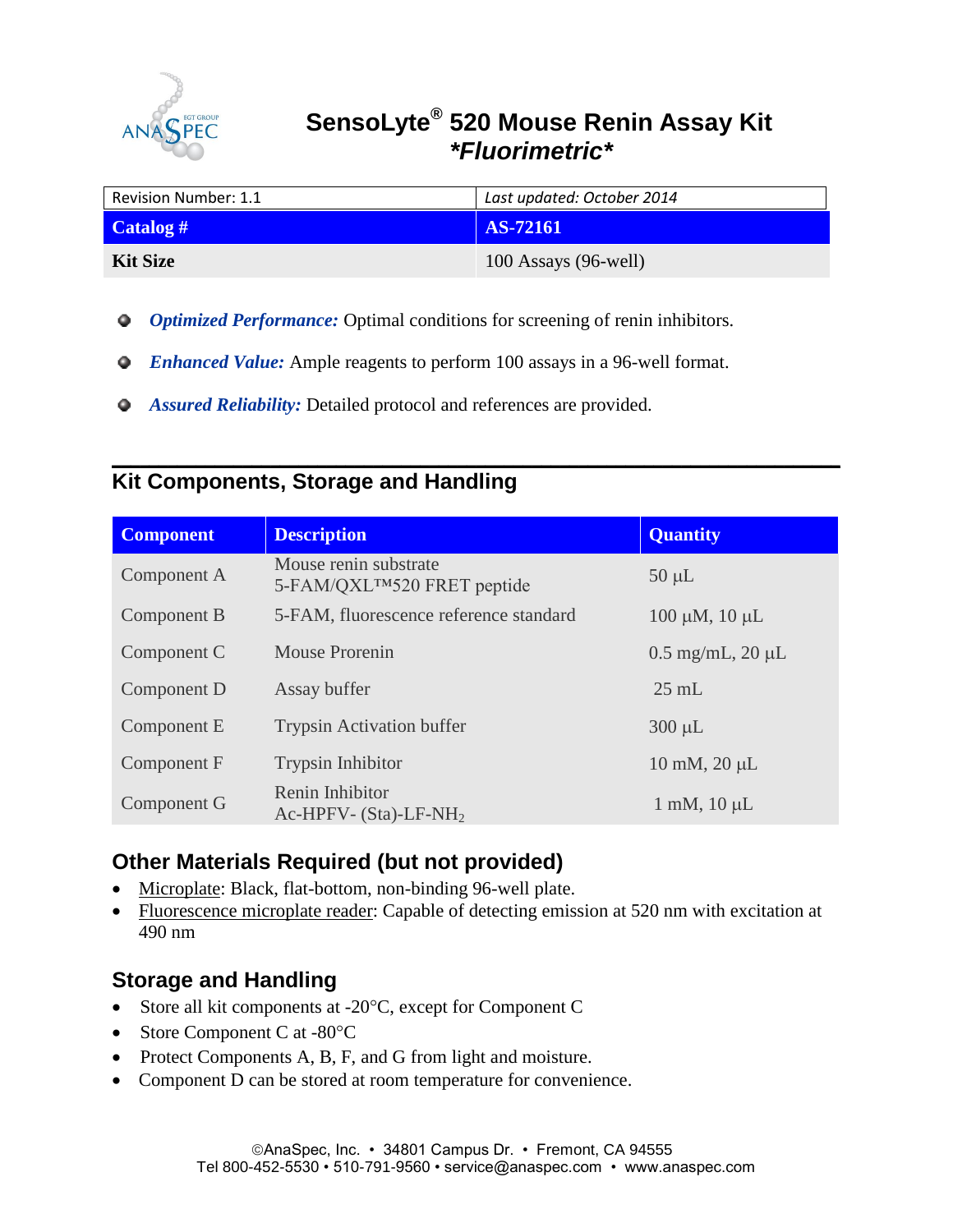## **Introduction**

The renin–angiotensin system (RAS) plays a central role in the regulation of blood pressure and electrolyte homoeostasis.<sup>1</sup> At the first and rate-limiting step of the RAS cascade, renin, a highly specific aspartyl protease, cleaves angiotensinogen, produced in the liver, to yield angiotensin I, which is further converted into angiotensin II by ACE (Angiotensin Converting Enzyme). Angiotensin II constricts blood vessels leading to increased blood pressure. It also increases the secretion of ADH and aldosterone, and stimulates the hypothalamus to activate the thirst reflex. Since an overactive renin-angiotensin system leads to hypertension, renin is an attractive target for the treatment of this disease. $2-4$ 

**\_\_\_\_\_\_\_\_\_\_\_\_\_\_\_\_\_\_\_\_\_\_\_\_\_\_\_\_\_\_\_\_\_\_\_\_\_\_\_\_\_\_\_\_\_\_\_\_\_\_\_\_\_\_\_\_\_\_\_\_\_\_\_\_\_\_\_\_\_\_\_\_\_\_\_\_**

The SensoLyte® 520 Mouse Renin Assay Kit provides a convenient assay for high throughput screening of renin inhibitors and for continuous assay of mouse renin activity using a 5-FAM/QXL™ 520 fluorescence resonance energy transfer (FRET) peptide. In the FRET peptide, the fluorescence of 5-FAM is quenched by QXL™ 520. Upon cleavage into two separate fragments by mouse renin, the fluorescence of 5-FAM is recovered, and can be monitored at excitation/emission  $= 490/520$  nm. With a high fluorescence quantum yield and long emission wavelength, the signal of 5-FAM can be detected with less interference from the autofluorescence of cell components and test compounds. The assays are performed in a convenient 96-well microplate format and can be easily adapted to a 384-well microplate format.

**\_\_\_\_\_\_\_\_\_\_\_\_\_\_\_\_\_\_\_\_\_\_\_\_\_\_\_\_\_\_\_\_\_\_\_\_\_\_\_\_\_\_\_\_\_\_\_\_\_\_\_\_\_\_\_\_\_\_\_\_\_\_\_\_\_\_\_\_\_\_\_\_\_\_\_\_\_**

#### **Protocol**

Note: For standard curve, please refer to Appendix II (optional).

#### **1. Activate Prorenin**

- 1.1 Dilute 0.5 mg/mL of mouse Prorenin (Component C) 5-fold to 0.1 mg/mL in Trypsin Activation buffer (Component E). Incubate at  $37^{\circ}$ C for 1 hr.
- 1.2 Dilute Trypsin inhibitor (Component F) 5-fold in assay buffer (Component D) to get a concentration of 2 mM. Add diluted trypsin inhibitor to renin enzyme in 1:1 volume ratio. Incubate an additional 30 min. at room temperature.

Note: Activate mouse prorenin immediately before the experiment.

#### **2. Prepare working solutions**

Note: Warm all kit components to room temperature before starting the experiment.

2.1 Mouse substrate solution: Dilute mouse renin substrate (Component A) 100-fold in assay buffer (Component D). Dilute only the amount needed for each experiment. Substrate solution must be prepared fresh.

Table 1. Mouse renin substrate solution for one 96-well plate (100 assays)

| <b>Components</b>                   | Volume         |
|-------------------------------------|----------------|
| Renin substrate (100X, Component A) | $50 \mu L$     |
| Assay buffer (Component D)          | $4.95$ mL      |
| Total volume                        | $5 \text{ mL}$ |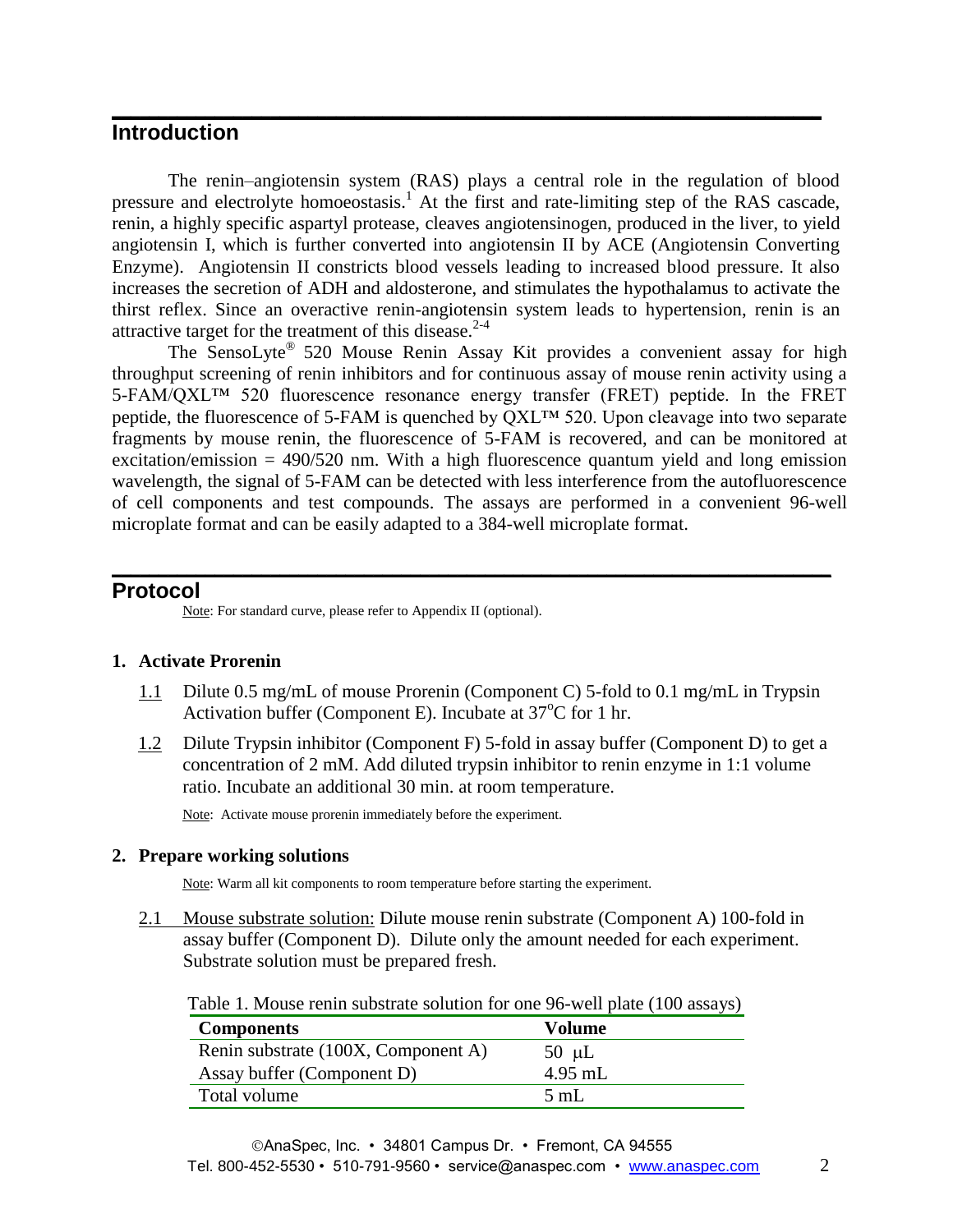2.2 Mouse renin diluent: Dilute activated renin (from step 1.2) 30-fold in assay buffer (Component D). This amount of enzyme is enough for a full 96-well plate. If not using the entire plate, adjust the amount of enzyme to be diluted accordingly.

Note: Prepare enzyme diluents immediately before use. Do not vortex the enzyme solutions. Prolonged storage or vigorous agitation of the diluted enzyme will cause denaturation.

2.3 Renin inhibitor:<sup>5</sup> Dilute the 1 mM inhibitor solution (Component G) 100-fold to 10  $\mu$ M in assay buffer (Component D). Add  $10 \mu$  of the inhibitor solution into each of the inhibitor control well (DMSO concentration should not exceed 1%).

#### **3. Set up enzymatic reaction**

- 3.1 Add test compounds and renin solution into the microplate wells. The suggested volume of renin solution for one well of a 96-well plate is 40  $\mu$ L and test compound is 10  $\mu$ L.
- 3.2 Simultaneously set up the following controls as deemed necessary:
	- Positive control contains the enzyme without test compound.
	- Inhibitor control contains mouse renin enzyme and renin inhibitor.
	- Vehicle control contains enzyme and vehicle used in delivering test compound.
	- Test compound control contains assay buffer (Component D) and test compound. Some test compounds have strong auto-fluorescence and may give false results.
	- Substrate control contains assay buffer (Component D).

Note: Use the assay buffer (Component D) to bring the total volume of all controls to 50  $\mu$ L.

3.3 Incubate the plate at 37°C for 30 min. At the same time, also incubate the renin substrate solution at 37°C.

#### **4. Initiate the enzymatic reaction.**

- $\frac{4.1}{ }$  Add 50 µL of mouse renin substrate solution into each well. Mix the reagents completely by shaking the plate gently for no more than 30 seconds.
- 4.2 Measure fluorescence signal:
	- For kinetic reading: Immediately start measuring fluorescence intensity at Ex/Em=490 nm/520 nm continuously and record data every 5 min for 30 to 60 min (37C recommended).
	- For end-point reading: Incubate the reaction at  $37^{\circ}$ C for 30 to 60 min. Keep plate from direct light. Then measure fluorescence intensity at Ex/Em=490 nm/520 nm.
- 4.3 Data analysis: Refer to Appendix I.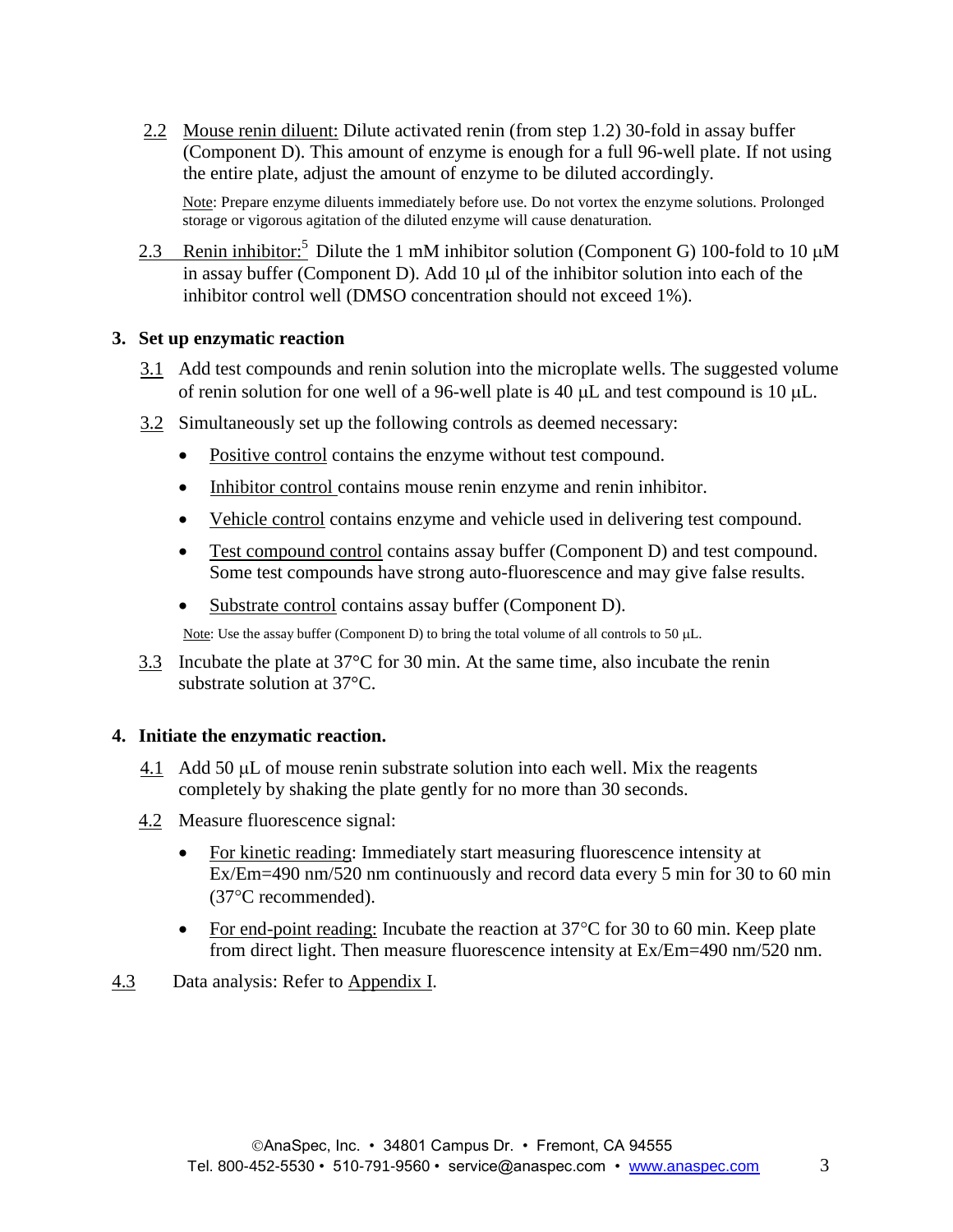

Figure 1. Inhibitory curve of renin inhibitor, Ac-HPFV- (Sta)-LF-NH<sub>2</sub>

### **\_\_\_\_\_\_\_\_\_\_\_\_\_\_\_\_\_\_\_\_\_\_\_\_\_\_\_\_\_\_\_\_\_\_\_\_\_\_\_\_\_\_\_\_\_\_\_\_\_\_\_\_\_\_\_\_\_\_\_\_\_\_\_\_\_\_ Appendix I: Data Analysis**

- The fluorescence reading from the substrate control well is the background fluorescence. This background reading should be subtracted from the readings of the other wells. Fluorescence readings are expressed in relative fluorescence units (RFU).
- For kinetic reading:
	- $\triangleright$  Plot data as RFU versus time for each sample. To convert RFU to the concentration of the product of enzymatic reaction, refer to Appendix II for instructions on setting up a fluorescence reference standard.
	- $\triangleright$  Determine the range of initial time points during which the reaction is linear. Typically, 10-15% conversion will be the optimal range.
	- $\triangleright$  Obtain the initial reaction velocity (V<sub>o</sub>) in RFU/min. Determine the slope of the linear portion of the data plot.
	- A variety of data analyses can be done, e.g., determining inhibition %,  $EC_{50}$ ,  $IC_{50}$ ,  $K_m$ ,  $K_i$ , etc.
- For endpoint reading:
	- $\triangleright$  Plot data as RFU versus concentration of test compounds.
	- $\triangleright$  A variety of data analyses can be done, e.g., determining inhibition %, EC<sub>50</sub>, IC<sub>50</sub>, etc.

## **Appendix II. Instrument Calibration**

 $\bullet$  5-FAM fluorescence reference standard: Dilute 100  $\mu$ M 5-FAM (Component B) 100-fold to 1 M in assay buffer (Component D). Prepare 2-fold serial dilutions to get concentrations of 500, 250, 125, 62.5, 31.25, and 15.6 nM, include an assay buffer blank. Add 50  $\mu$ L/well of these serially diluted 5-FAM reference solutions.